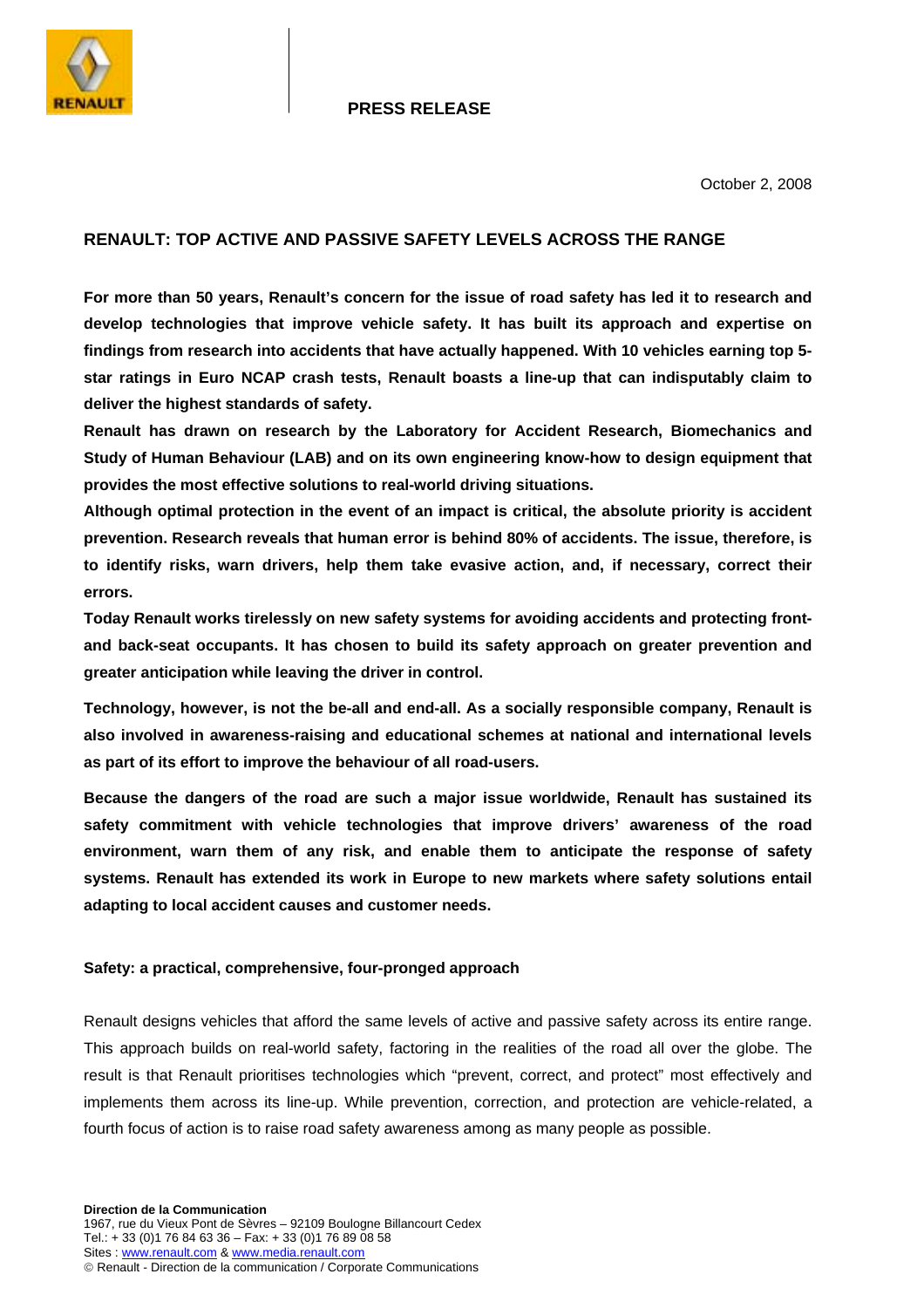## **Prevent**

Road accidents are not inevitable. Preventing them involves helping drivers to anticipate risk while concentrating on driving and assisting them in carrying out secondary tasks.

Equipment for anticipating risk includes warning lights and audio alarms advising drivers that seat belts are not fastened, tyre pressure monitoring systems, xenon headlamps, additional cornering lights, etc. Systems that enhance concentration on the job in hand – i.e. driving – include automatically activated headlamps and wipers, cruise control and speed limiter, etc.

#### **Correct**

In order to respond to difficult and emergency driving situations, high quality handling and braking are the dynamic performance fundamentals on which active safety and accident avoidance are founded. There are, nevertheless, situations where technology is required to offset driver errors. This is where driver aids come in. Their purpose is not to take over from drivers, but to assist them in difficult and emergency situations. To that end Renault provides a whole range of systems, e.g. ABS, emergency brake assist, ESC, ASR traction control, brakeforce distribution. Renault fits emergency brake assist (EBA) as a standard feature to all its passenger cars and lightweight commercial vehicles. It has made ESC (electronic stability and understeer control) widely available for all its new vehicles (New Twingo, New Kangoo, etc.) at a very affordable price, e.g. €300 in France.

## **Protect**

Safety runs in the blood of all Renault vehicles. The entire line-up is designed to ensure optimal protection for all occupants – adults and children, in front and rear seats. Renault designs and develops equipment that protects passengers in the event of an impact. This ranges from the use of highly elastic vehicle structures to airbags, safety belts, and headrests. Renault's protective equipment includes two major innovations: Renault's third-generation System for Restraint and Protection (SRP3), the only system of its kind on the market. It combines dual pretensioners (which prevent the body from being thrown forward on impact by tighten the seatbelt against the chest and across the lap to prevent "submarining" – when the occupant's pelvis slides under the lap strap), a load limiter (which adapts the pressure the strap exerts on the chest), and a dual-volume adaptive airbag (the final step in absorbing impact energy). The double side-impact sensor and dual-chamber thorax/groin airbag, a system introduced as a world-first in Laguna III.The study of actual accidents provides constant proof of the valuable contribution of Renault's protection systems, while providing data that can be used to constantly upgrade them. Indeed if SRP3 equipped all vehicles on the market, it would reduce deaths and serious injury by 30% (source: LAB).